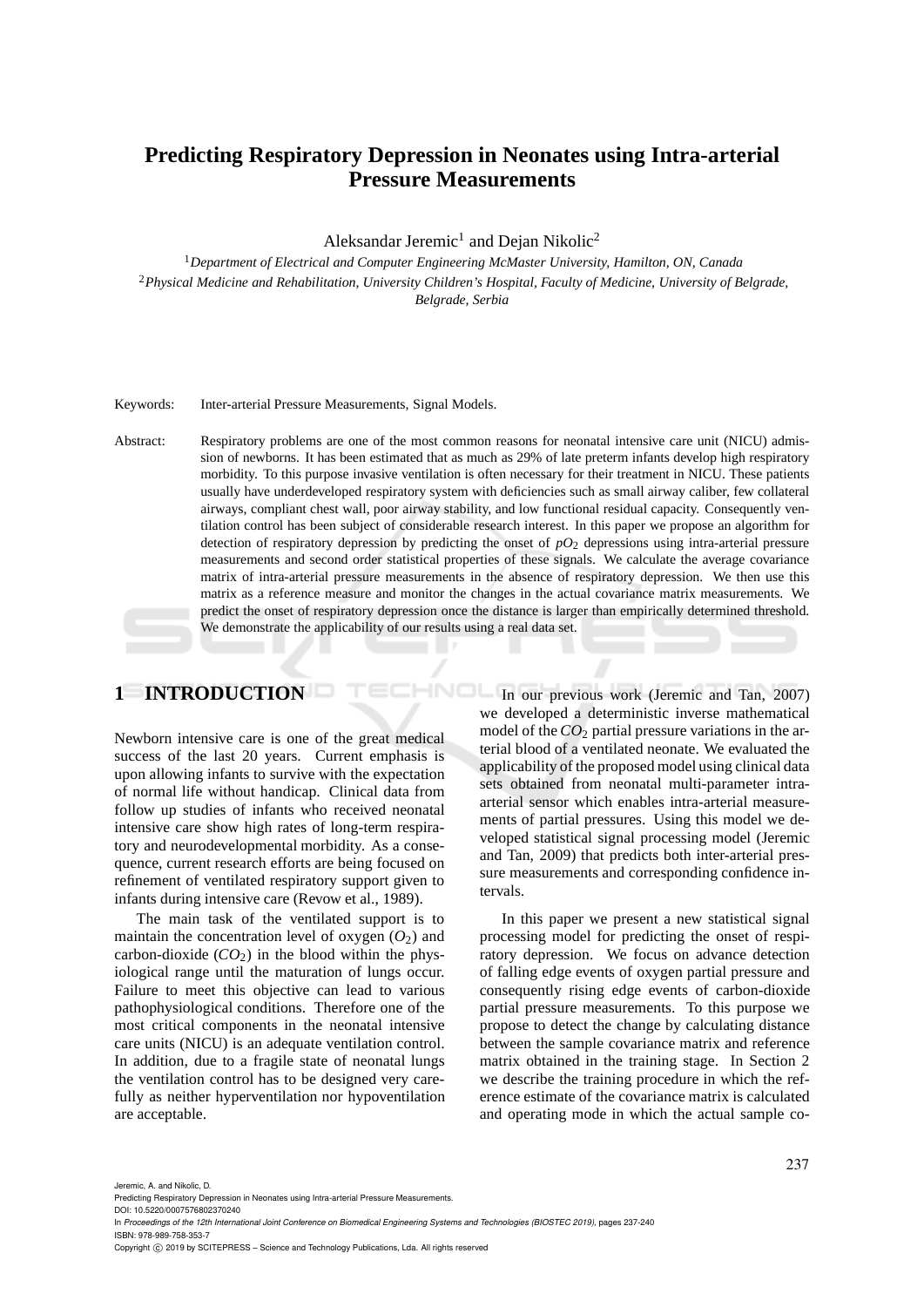variance matrix is calculated using the sliding window approach. The sample covariance matrices are calculated by using Frechet mean by utilizing our previously developed algorithms (Jahromi et al., 2015). In Section 3 we present experimental results obtained by applying our algorithms to real data set. Finally in Section 4 we present conclusions and discuss possibilities for future research.

## **2 SIGNAL PROCESSING MODELS**

To examine the applicability of the proposed algorithms we apply them to the data set obtained in the Neonatal Unit at St. James's University Hospital. The data set consists of intra-arterial partial pressure measurements obtained from twenty ventilated neonates. The sampling time was set to 10s and the expiratory rate was set to 1 breathe per second. In Figure 1 we illustrate a sample of intra-arterial pressure measurements.



Figure 1: Sample of intra-arterial pressure measurements.

In order to predict the onset of respiratory depression (hypo-ventilating) condition we propose to calculate the sample covariance matrix and compare it to a reference value obtained from the training period. In order to achieve this goal we first select a training data set by selecting time intervals without respiratory depression event. Note that these intervals have to be selected for every patient by a trained neonatologist. Then we calculate the sample covariance matrix by using the sliding window over the measured intraarterial pressure measurements. To determine the size of the window we first calculate the autocorrelation function, see Figure 3.

Note that there are various techniques for detecting signal jumps / edges in arbitrary signals. However since our goal is to predict the onset of these events, i.e. detect conditions that lead to hypoventilation we propose to use second-order statistical properties in-



Figure 2: Autocorrelation function.

stead of simple trend changes. Namely, our preliminary results indicate that trend changes are frequent in intra-arterial pressure measurements due to the nature gas exchange and hence lead to significant number of false positives.

In order to calculate the sample covariance matrix we propose to use Frechet mean (Jahromi, 2014) which is given as the point which minimizes the sum of the squared distances (Barbaresco, 2008):

$$
\hat{S} = \operatorname{argmin}_{S \in \mathcal{M}} \sum_{i=1}^{n} d^2(\mathbf{S}_i, S) \tag{1}
$$

where  ${\bf S}_i$  $\}_{i=1}^n$  represents the symmetric positive definite matrices and *d*(.,.) denotes the metric being used respectively. Therefore the above expression can be interpreted as a way of calculating an averaged sample covariance matrix using a sliding window where *S<sup>i</sup>* represents an *i*−*th* window sample covariance estimate.

In this paper we propose to use log-Riemannian distance measure given by (Moakher, 2005):

$$
d_l(\mathbf{A}, \mathbf{B}) = \left\| \log(\mathbf{A}^{-\frac{1}{2}} \mathbf{B} \mathbf{A}^{-\frac{1}{2}}) \right\|_2 = \sqrt{\sum_{i=1}^{M} \log^2(\mathcal{L}_i)}
$$
(2)

where the  $\mathcal{L}_i$ 's are the eigenvalues of the matrix  $\mathbf{A}^{-1}\mathbf{B}$ (Absil et al., 2009) where *A* and *B* are arbitrary  $M \times M$ matrices. In our particular application matrix *A* refers to sample covariance matrix of the measured signal and *B* is the reference covariance matrix obtained in the training phase i.e. on an interval where no depression events were recorded.

In order to determine the threshold for distance comparison between the reference and testing covariance matrices we propose to use multiple signal segments and calculate multiple reference covariance matrices. Using these matrices we then calculate the histogram of mutual distances and pick the threshold based on the desired percentage of false positives. Note that as a preliminary approach we choose to use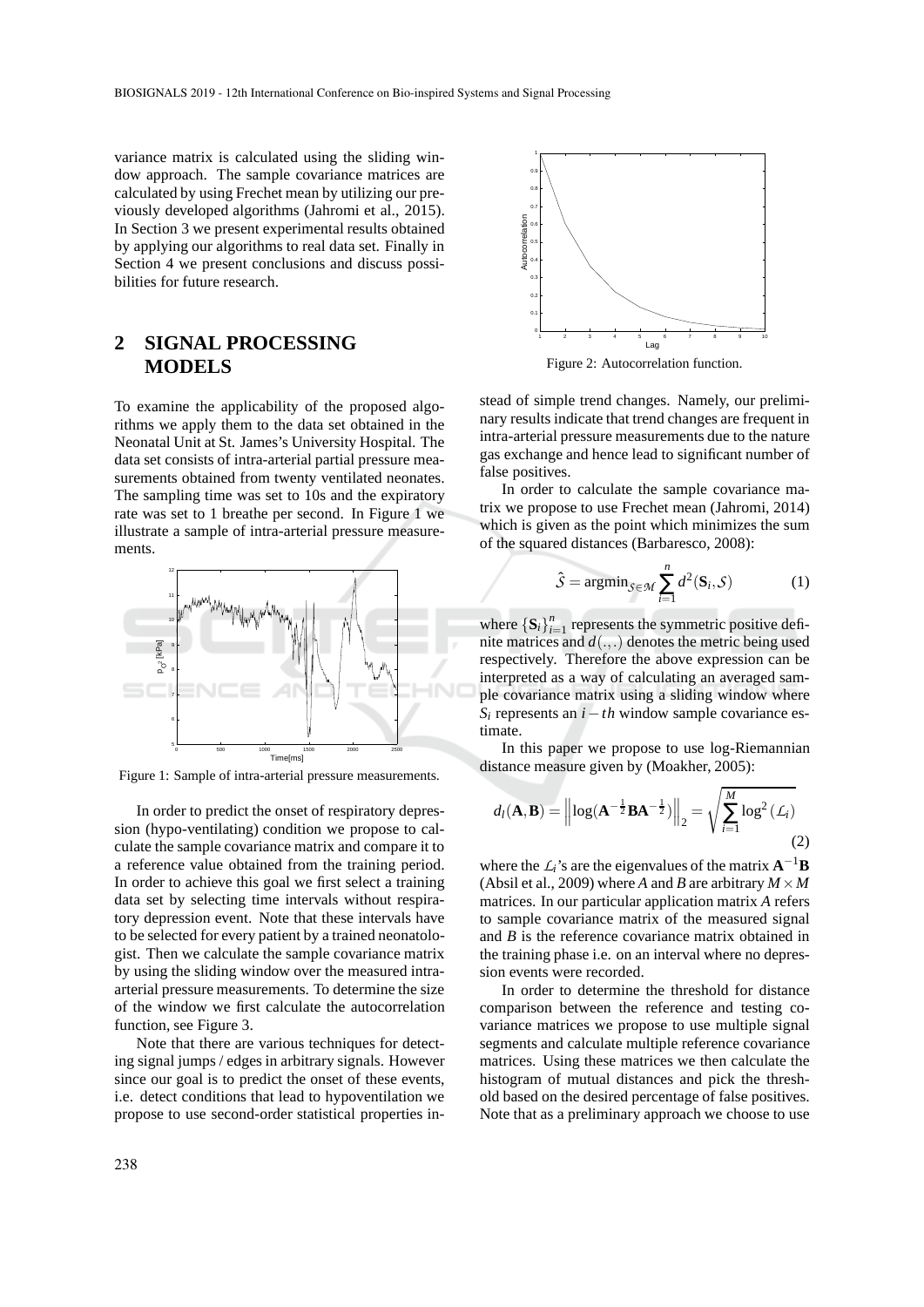the same distance measure both for training and evaluating performance although other distance measures (e.g. square root, Frobenius norm) could be used as well.

Let  $y_i$  be the *i*-th sample of inter-arterial pressure measurements. Then the outline of the algorithm is as follows

- within the training data set create windows  $d\vec{a} \cdot t a_k = [y_{(k-1)*l1+1}, \cdots, y_{k+l1-1}]$  where *l*1 is the length of the window
- within the above window select subwindows of length *l*2 and label them  $\overrightarrow{data}_k^j$  where  $j = 1, l1$  − *l*2+1
- remove the sample mean from the window vectors
- calculate rank 1 sample covariances  $\vec{data}_k^{j,T}$  $\vec{f}_k$ <sup>*j*</sup>, $\vec{f}_k$ *data k* and average them using Frechet mean instead of commonly used addition

## **3 RESULTS**

We evaluate the performance of the proposed algorithms using the data set obtained at the Neonatal Intensive Care Unit, at McMaster University Hospital. At each cot in the Neonatal Intensive Care Unit at the McMaster Children's Hospital there is a cotside monitor displaying the physiological parameters measured. Moreover, these monitors are linked in a network with a central station into which data can be rapidly exported via Draeger Infinity Gateway software. Data is stored in the central station for 24 hours. The final dataset contained 16 patients with the number of recorded days for each patient varying between 1 and 90 with a mean of 32 days.

In Figure 4 (a) we illustrate the event corresponding to the respiratory depression and in Figure 4 (b) we illustrate the corresponding change in the covariance distance calculated using the aforementioned logarithmic Riemannian distance. In Figure 5 we illustrate the same results but in the absence of respiratory depression. Note that the dynamic range of the distance is much smaller compared to Figure 4.

As we stated before the performance of the algorithm will be dependent on adequate threshold selection. As a preliminary approach we arbitrarily set the false positives rate to 10% and calculated the corresponding threshold empirically using the part of data set (for each patient) without hypoventilation events. Using sliding window we calculate multiple sample covariance matrix estimates. Then we use the testing part of the data set and detect onsets of hypoventilation events by comparing distance between training



Figure 3: a) Sample of inter-arterial partial pressure b) Covariance distance calculated using logarithmic measure.



Figure 4: a) Sample of inter-arterial partial pressure b) Covariance distance calculated using logarithmic measure.

set covariance estimates to reference covariance matrices. In both cases we calculate sample covariances using sliding window of 100 samples and within that window we use 5 samples to construct 5-dimensional vector of lagged measurements which are then averaged using Frechet mean in order to calculate sample covariances.

In order to evaluate the performance of the proposed algorithm we count the number of detected onsets and compare it to the actual count performed by trained physicians. In Figure 6 we illustrate the performance of our algorithm as a function of the false alarm positives.



Figure 5: Detection probability as a function of false positives.